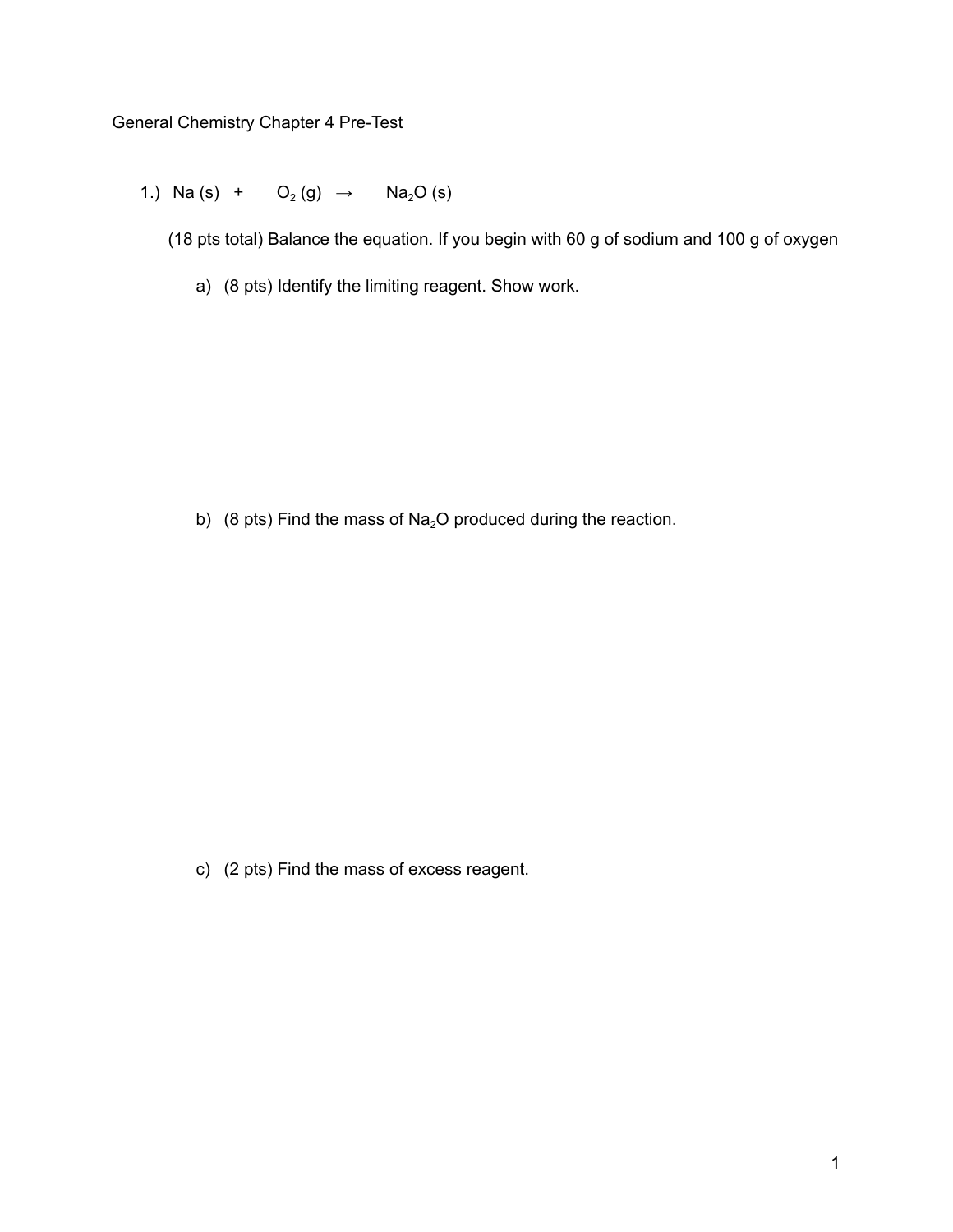## 2.)  $CaCl<sub>2</sub>(aq) + AgNO<sub>3</sub>(aq) \rightarrow Ca(NO<sub>3</sub>)<sub>2</sub>(aq) + AgCl (aq)$

(18 pts total) If you begin with 90 g of CaCl<sub>2</sub> and 120 g of AgNO<sub>3</sub>

a) (8 pts) Identify the limiting reagent.

b) (8 pts) Find the mass of AgCl produced during the reaction.

c) (2 pts) Find the mass of excess reagent.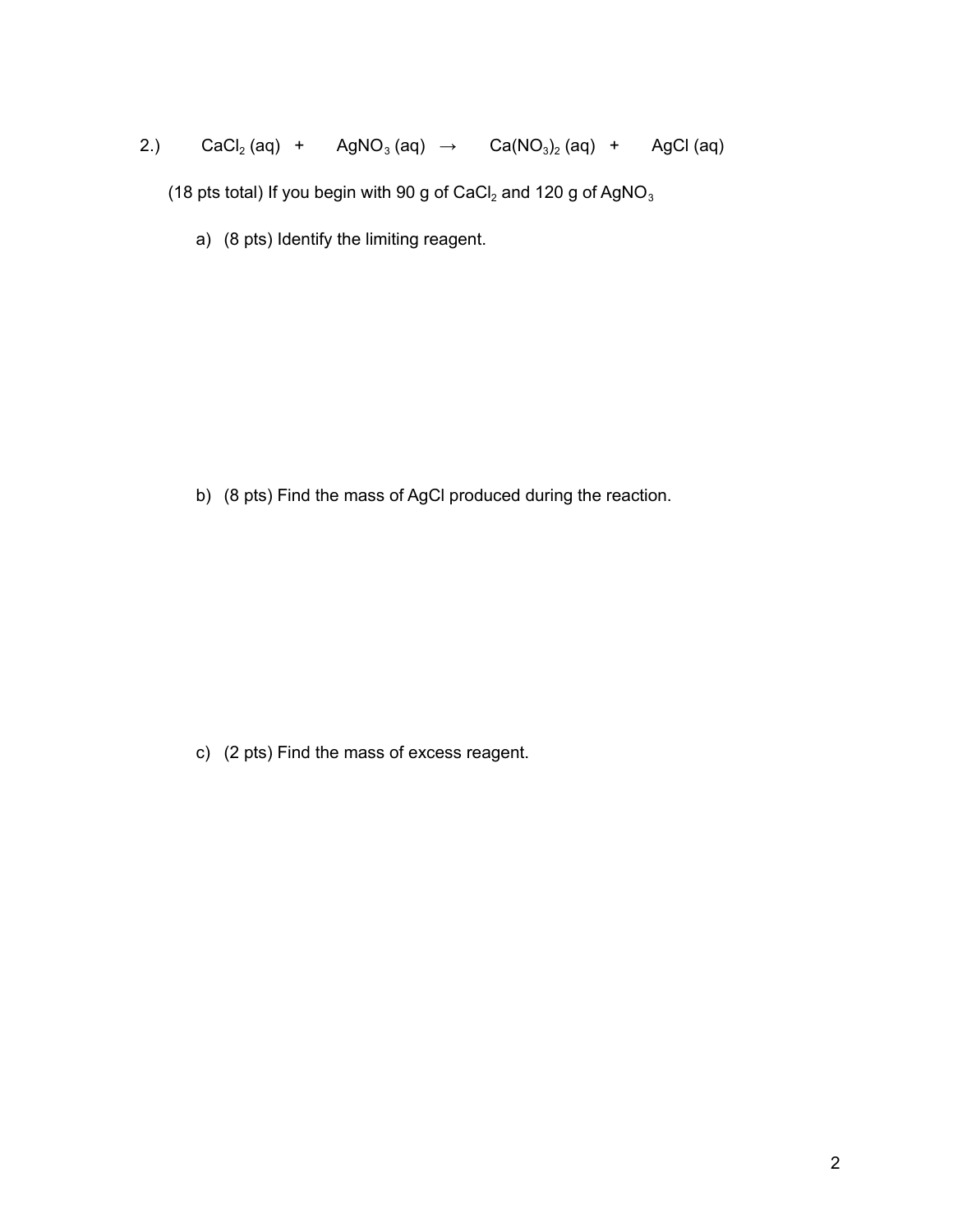3.) (18 pts) If you have 80 g of methane (CH<sub>4</sub>) is reacted with 90 g of oxygen (O<sub>2</sub>), find the liters of carbon dioxide  $(CO_2)$  produced under STP conditions.

 $CH_4$  +  $O_2$  →  $CO_2$  +  $H_2O$ 

- 4.) (18 pts total, 6 pts each) For each reaction, 1) complete each reaction by writing the potential products. 2) Balance the reaction. 3) Consult the solubility rules and identify soluble and insoluble compounds. 4) Write the net reaction.
	- a) KOH (aq) + Fe(NO<sub>3</sub>)<sub>3</sub> (aq)  $\rightarrow$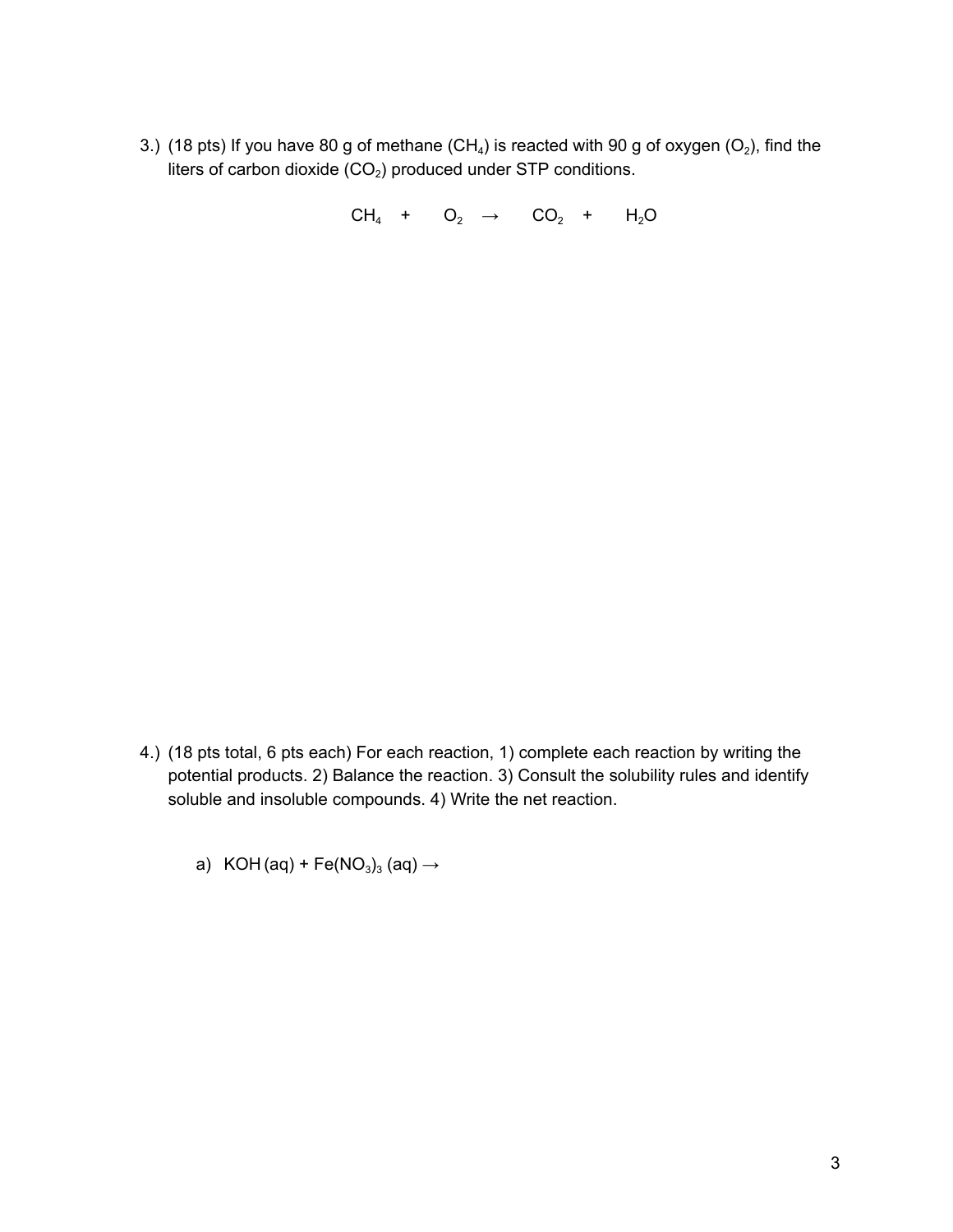b)  $\text{CaCl}_2(\text{aq}) + \text{Na}_3\text{PO}_4(\text{aq}) \rightarrow$ 

c) Aqueous solutions of lithium sulfate and calcium nitrate are mixed…

- 5.) (12 pts total, 3 pts each) Find the oxidation state of each atom within the compound.
	- a)  $H_2CO_3$
	- b)  $Na<sub>2</sub>Cr<sub>2</sub>O<sub>7</sub>$
	- c)  $NO_3^{-1}$